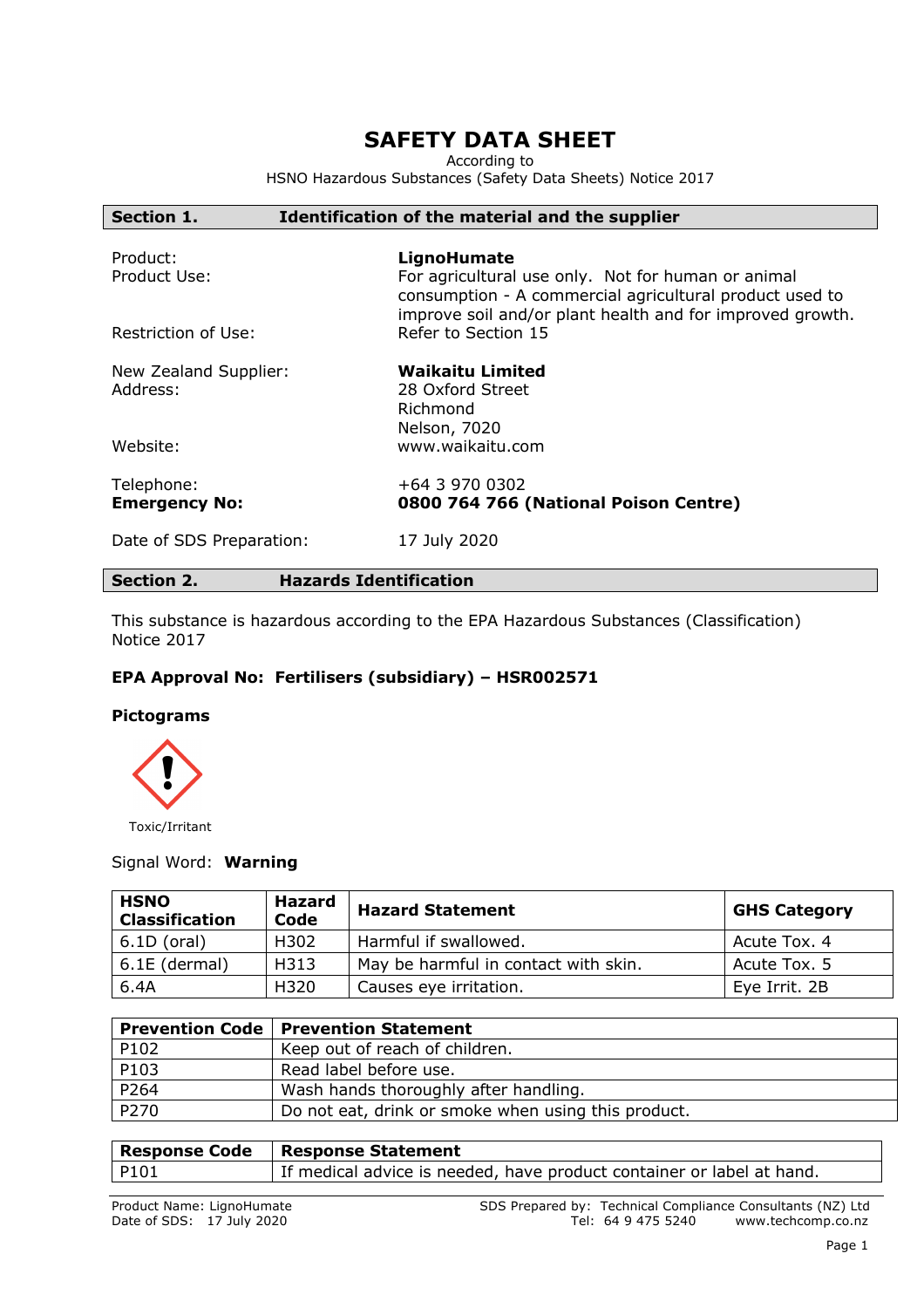| P312          | Call a POISON CENTER or doctor/physician if you feel unwell.                  |
|---------------|-------------------------------------------------------------------------------|
| P330          | Rinse mouth.                                                                  |
| $P301 + P312$ | IF SWALLOWED: Call a POISON CENTER or doctor/physician if you feel<br>unwell. |
| $P305 +$      | IF IN EYES: Rinse cautiously with water for several minutes. Remove           |
| P351+P338     | contact lenses, if present and easy to do. Continue rinsing.                  |
| $P337 + P313$ | If eye irritation persists: Get medical advice/attention.                     |

| <b>Storage Statement</b> | Storage Code   |
|--------------------------|----------------|
|                          |                |
|                          | None allocated |

| <b>Disposal Code</b> | Disposal Statement                                       |
|----------------------|----------------------------------------------------------|
| P501                 | Dispose of according to Local Regulations or Authorities |

## **Section 3. Composition / Information on Hazardous Ingredients**

| <b>Ingredients</b> | Wt%    | <b>CAS NUMBER.</b> |
|--------------------|--------|--------------------|
| Hvdroxide          | - 1. U | l310-73-2          |
| Non hazardous      | To bal |                    |

Routes of Exposure:

| If in Eyes         | Rinse cautiously with water for 15 minutes. Remove contact lenses, if<br>present and easy to do. Continue rinsing. If eye irritation persists: Get<br>medical advice.                                                                                                                                                                               |
|--------------------|-----------------------------------------------------------------------------------------------------------------------------------------------------------------------------------------------------------------------------------------------------------------------------------------------------------------------------------------------------|
| If on Skin         | Wash with plenty of soap and water. If skin irritation occurs: get medical<br>advice/attention.                                                                                                                                                                                                                                                     |
| If Swallowed       | Wash out mouth thoroughly with water. Drink copious amounts of water<br>and provide fresh air. Never give anything to the mouth of an unconscious<br>person. If vomiting occurs, place victim face downwards, with the head<br>turned to the side and lower than the hips to prevent vomit entering the<br>lungs. Seek medical attention if needed. |
| If Inhaled         | Remove person to fresh air. Remove contaminated clothing and loosen<br>remaining clothing. Allow person to assume most comfortable position<br>and keep warm. Keep at rest until fully recovered. Apply artificial<br>respiration if not breathing. Get medical advice if breathing becomes<br>difficult.                                           |
|                    | Most important symptoms and effects, both acute and delayed                                                                                                                                                                                                                                                                                         |
| Symptoms:          |                                                                                                                                                                                                                                                                                                                                                     |
| <b>Ingestion:</b>  | Harmful if swallowed                                                                                                                                                                                                                                                                                                                                |
| <b>Inhalation:</b> | Not applicable                                                                                                                                                                                                                                                                                                                                      |
| Skin:              | May be harmful if in contact with skin                                                                                                                                                                                                                                                                                                              |

|      |  | Causes mild eye irriation |
|------|--|---------------------------|
| Eye: |  |                           |

## **Section 5. Fire Fighting Measures**

| <b>Hazard Type</b>     | Non Flammable                                                              |  |  |
|------------------------|----------------------------------------------------------------------------|--|--|
| <b>Hazards from</b>    | If incinerated, product will release the following toxic fumes: Oxides of  |  |  |
| products               | Carbon, Potassium, Silicon and Sodium.                                     |  |  |
| <b>Suitable</b>        | $CO2$ , extinguishing powder or water spray. Fight larger fires with water |  |  |
| <b>Extinguishing</b>   | spray or alcohol resistant foam.                                           |  |  |
| media                  |                                                                            |  |  |
| <b>Precautions for</b> | As in any fire, wear self-contained breathing apparatus pressure-          |  |  |
| firefighters and       | demand (NIOSH approved or equivalent), and full protective gear to         |  |  |
| special protective     | prevent contact with skin and eyes.                                        |  |  |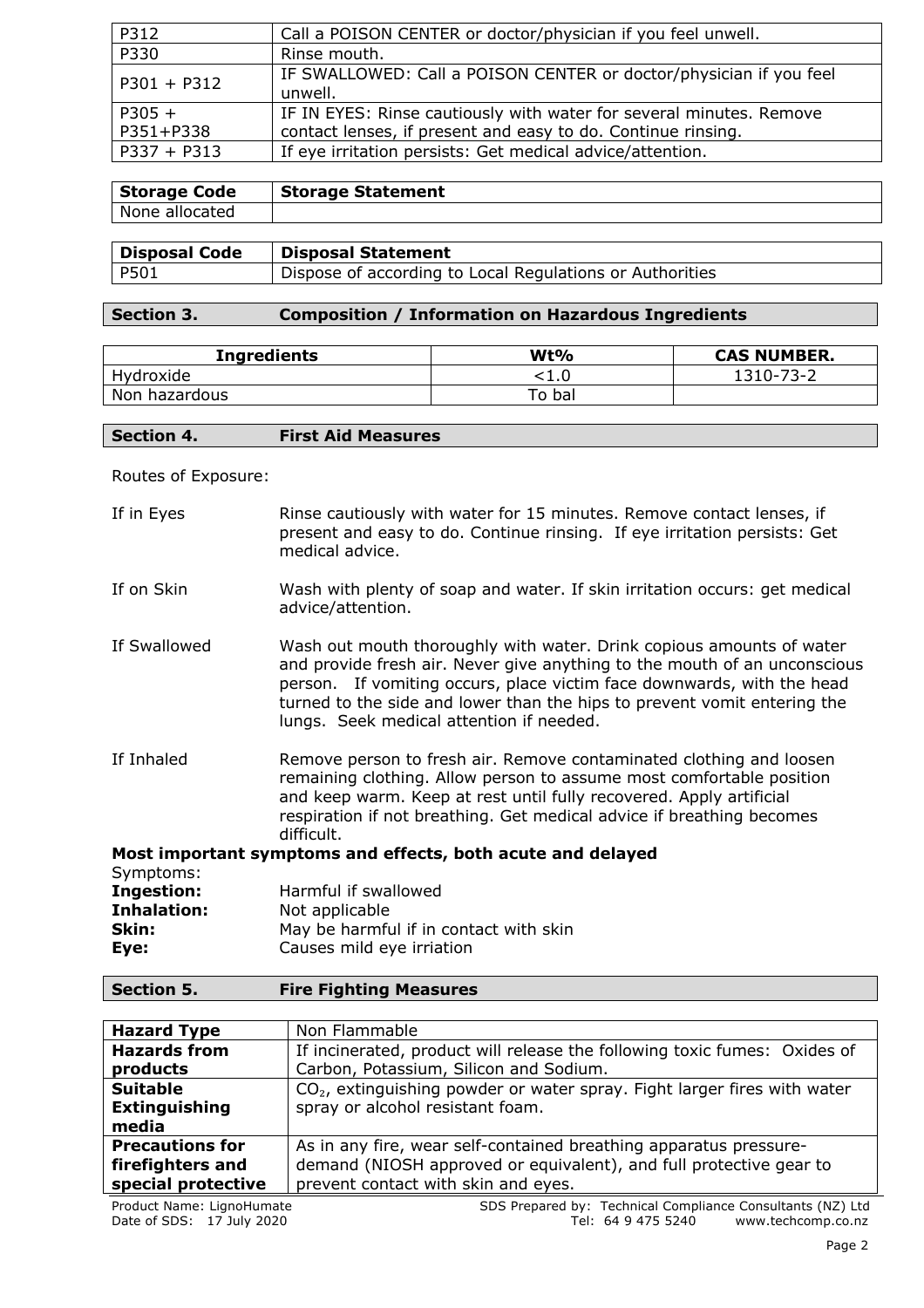| clothing            |                       |
|---------------------|-----------------------|
| <b>HAZCHEM CODE</b> | <b>None Allocated</b> |

## **Section 6. Accidental Release Measures**

Wear protective gear as detailed in Section 8. Evacuate all unnecessary personnel. Ensure adequate ventilation Material can create slippery conditions.

Do not allow to enter drains and water courses.

Absorb with liquid-binding material (ie. sand, diatomite, acid binders, universal binders, sawdust). Use neutralizing agent.

Dispose contaminated material as waste according to section 13.

### **Section 7. Handling and Storage**

#### **Precautions for Handling:**

- Read label before use.
- Wash hands thoroughly after handling.
- Do not eat, drink or smoke when using this product.
- Avoid inhalation of dusts, vapors / spray and contact with eyes, skin and clothing.
- Do not use in areas without adequate ventilation.
- Avoid prolonged exposure.
- Do not empty into drains.
- Handle and open container with care.
- Use care in handling/storage.

#### **Precautions for Storage:**

- DO NOT STORE OR TRANSPORT IN ALUMINUM CONTAINERS.
- No air sparging; NH4+ converts to NH3 if  $pH > 8$ .
- Store in original containers only.
- Cold storage okay with circulation.
- Keep containers tightly closed when not in use.
- Store in a cool, dry, well-ventilated area, preferably in a locked storage area away from children, feed, food products, and seed.
- Do not contaminate water, food or feed by storage or disposal.

| <b>Exposure Controls / Personal Protection</b><br><b>Section 8</b> |  |
|--------------------------------------------------------------------|--|
|--------------------------------------------------------------------|--|

## **WORKPLACE EXPOSURE STANDARDS (provided for guidance only)**

| <b>Substance</b>                | TWA<br>ppm $mg/m3$ | <b>STEL</b><br>ppm $mg/m3$ |
|---------------------------------|--------------------|----------------------------|
| Sodium hydroxide [1310-73-2]    | Ceiling 2          |                            |
| Potassium hydroxide [1310-58-3] | Ceiling 2          |                            |

Workplace Exposure Standard – Time Weighted Average (WES-TWA). The time-weighted average exposure standard designed to protect the worker from the effects of long-term exposure. Workplace Exposure Standard – Short-Term Exposure Limit (WESSTEL). The 15-minute average exposure standard. Applies to any 15- Minute period in the working day and is designed to protect the worker against adverse effects of irritation, chronic or irreversible tissue change, or narcosis that may increase the likelihood of accidents. The WES-STEL is not an alternative to the WES-TWA; both the short-term and time-weighted average exposures apply. Workplace Exposure Standards and Biological Exposure Indices NOV 2019 11<sup>TH</sup> EDITION.

## **Engineering Controls**

Provide adequate general and local exhaust ventilation. Observe Occupational Exposure Limits and minimize the risk of inhalation of vapors and spray mists. Provide eyewash station and safety shower.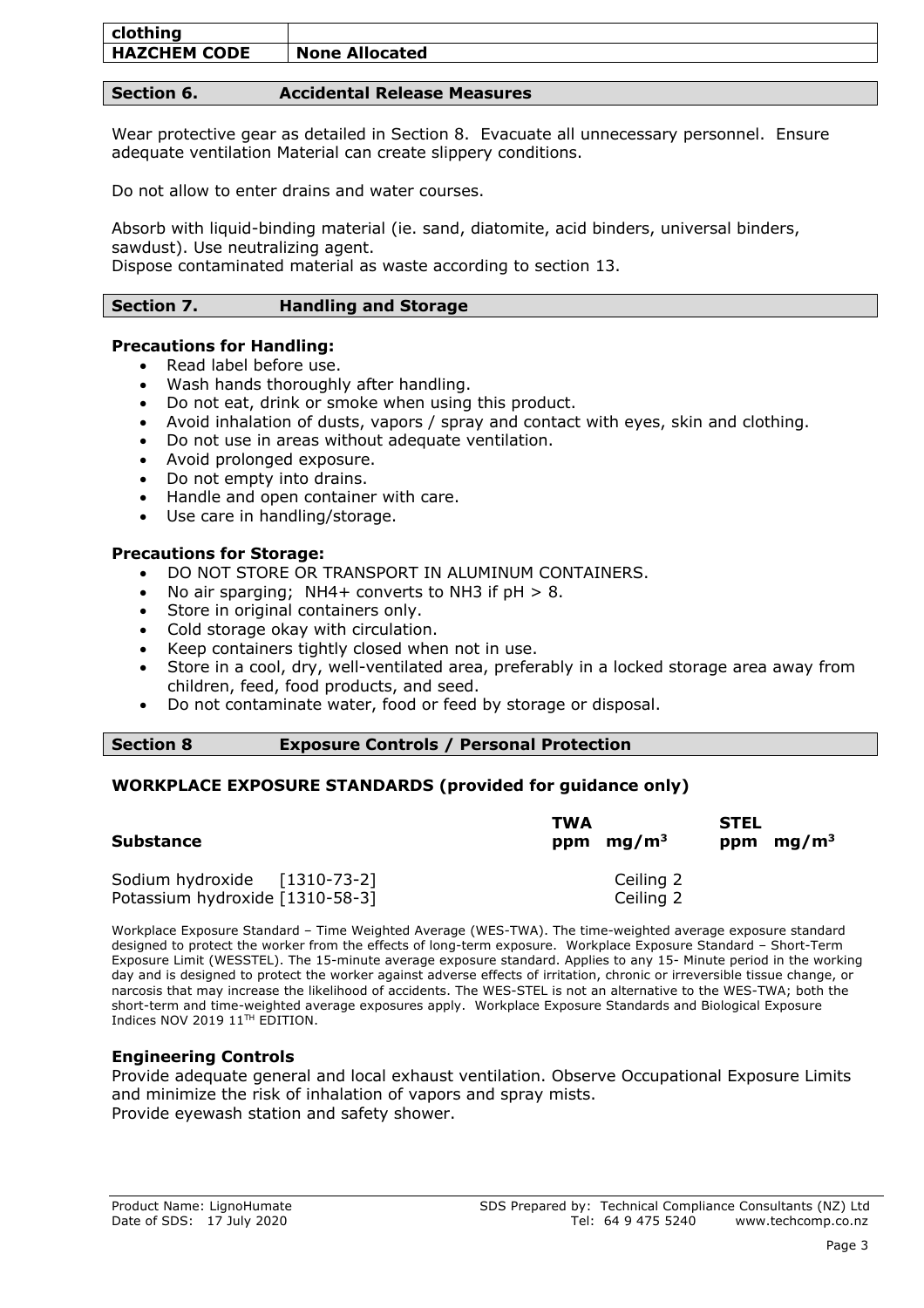## **Personal Protection Equipment**



| <b>Eyes</b>        | Goggles or shielded safety glasses are recommended.                                                                                                                                                                                                                                                                                                                                                                                                                                                                            |  |
|--------------------|--------------------------------------------------------------------------------------------------------------------------------------------------------------------------------------------------------------------------------------------------------------------------------------------------------------------------------------------------------------------------------------------------------------------------------------------------------------------------------------------------------------------------------|--|
| <b>Skin</b>        | Chemical resistant clothing is recommended. Routinely wash work clothing<br>and protective equipment to remove contaminants. The use of chemical-                                                                                                                                                                                                                                                                                                                                                                              |  |
|                    | resistant gloves is recommended when handling undiluted product. Be aware<br>that the liquid may penetrate the gloves. Frequent change is advisable.                                                                                                                                                                                                                                                                                                                                                                           |  |
| <b>Respiratory</b> | In case of inadequate ventilation or risk of inhalation of dusts or vapors, use<br>suitable respiratory equipment such as MSHA/NIOSH TC-21C or NIOSH<br>approved respirator with N, R, P or HE filter. Wear respiratory protection<br>during operations where spraying or misting occurs. If respirators are used,<br>a program should be in place to assure compliance with 29 CFR 1910.134,<br>the OSHA Respiratory Protection standard. Wear air supplied respiratory<br>protection if exposure concentrations are unknown. |  |

| <b>Appearance</b>               | Liquid                        |
|---------------------------------|-------------------------------|
| Colour                          | <b>Black</b>                  |
| <b>Odour</b>                    | <b>Odourless</b>              |
| <b>Odour Threshold</b>          | Not available                 |
| рH                              | $11 - 12.5$                   |
| <b>Boiling Point</b>            | Not available                 |
| <b>Melting Point</b>            | Not available                 |
| <b>Freezing Point</b>           | Not available                 |
| <b>Flash Point</b>              | $100^{\circ}$ C               |
| <b>Flammability</b>             | Not available                 |
| <b>Upper and Lower</b>          | $0.0$ Vol %                   |
| <b>Explosive Limits</b>         | 0.0 Vol %                     |
| <b>Vapour Pressure</b>          | 23 hPa (17 mm Hg)             |
| <b>Density</b>                  | 1.100 $g/cm^3$                |
| <b>Specific Gravity</b>         | Not available                 |
| <b>Water Solubility</b>         | Soluble                       |
| <b>Partition Coefficient:</b>   | Not available                 |
| <b>Auto-ignition</b>            | Product is not self-igniting. |
| <b>Temperature</b>              |                               |
| <b>Decomposition</b>            | Not available                 |
| <b>Temperature</b>              |                               |
| <b>Kinematic Viscosity</b>      | Not available                 |
| <b>Particle Characteristics</b> | Not available                 |
| <b>Organic solvents:</b>        | $0.0\%$                       |
| Water:                          | 68.3%                         |
| <b>Other information</b>        | No further information        |

## **Section 10. Stability and Reactivity**

| <b>Stability of Substance</b>   | This product is stable under normal conditions.  |  |
|---------------------------------|--------------------------------------------------|--|
| <b>Possibility of hazardous</b> | No dangerous reactions known.                    |  |
| reactions                       |                                                  |  |
| <b>Conditions to Avoid</b>      | No further relevant information available.       |  |
| <b>Incompatible Materials</b>   | None known.                                      |  |
| <b>Hazardous Decomposition</b>  | Oxides of Carbon, Potassium, Silicon and Sodium. |  |
| <b>Products</b>                 |                                                  |  |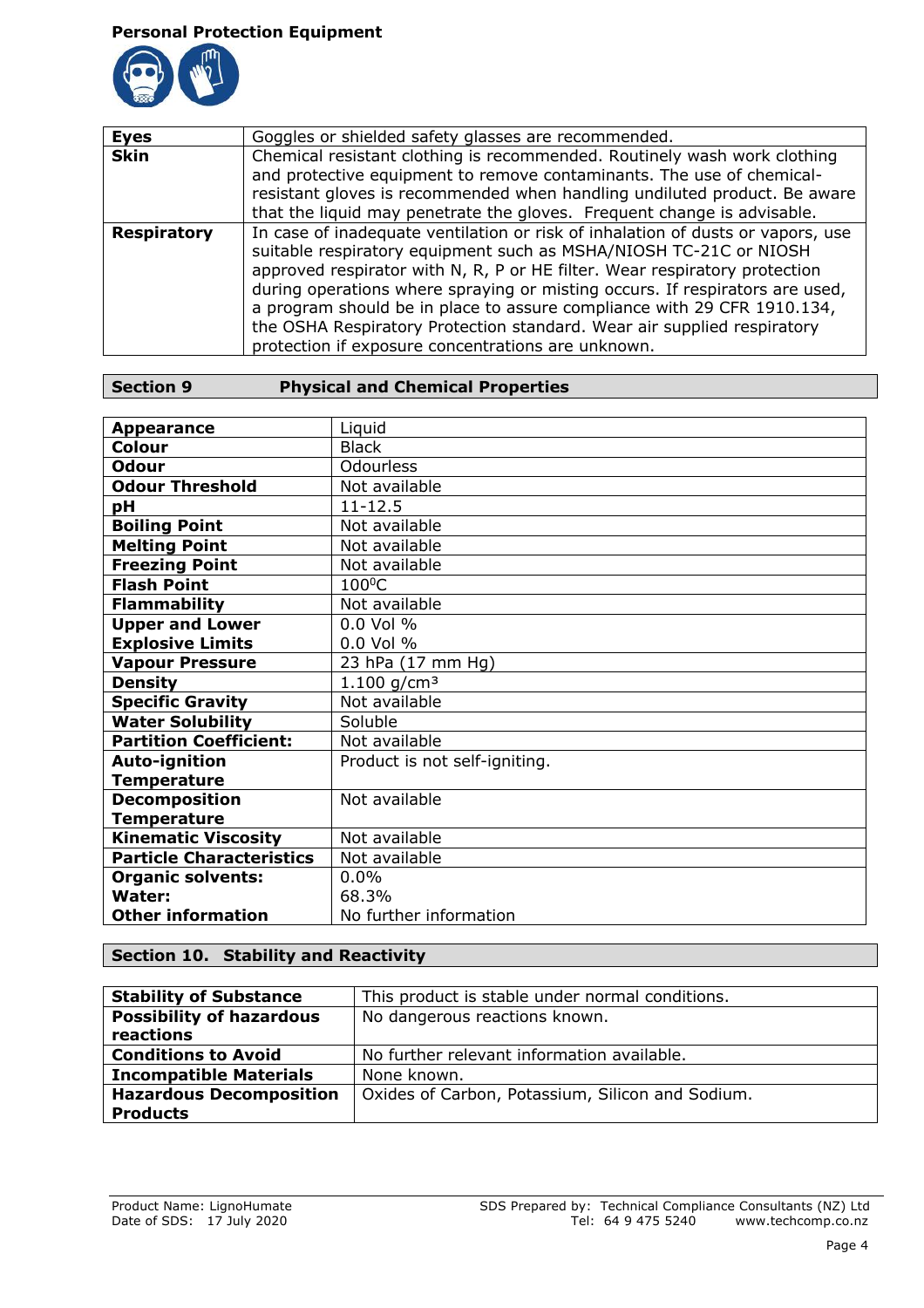## **Section 11 Toxicological Information**

## **Acute Effects:**

| <b>Swallowed</b>  | Harmful if swallowed.                   |
|-------------------|-----------------------------------------|
| <b>Dermal</b>     | May be harmful if in contact with skin. |
| <b>Inhalation</b> | Not applicable.                         |
| Eye               | Causes mild eye irritation.             |
| <b>Skin</b>       | Not applicable.                         |
|                   |                                         |

## **Chronic Effects:**

| Carcinogenicity     | Not applicable. |
|---------------------|-----------------|
| <b>Reproductive</b> | Not applicable. |
| <b>Toxicity</b>     |                 |
| <b>Germ Cell</b>    | Not applicable. |
| <b>Mutagenicity</b> |                 |
| <b>Aspiration</b>   | Not applicable. |
| <b>STOT/SE</b>      | Not applicable. |
| <b>STOT/RE</b>      | Not applicable. |

#### **Individual component information: Acute Toxicity:**

| <b>ALULE I UAILILY.</b>                  |                  |                          |                          |
|------------------------------------------|------------------|--------------------------|--------------------------|
| <b>Chemical Name</b>                     | Oral - LD50      | Dermal - LD50            | <b>Inhalation - LC50</b> |
| Sodium hydroxide<br>$(1310 - 73 - 2)$    | -                | 1350mg/kg (Rabbit)       | $\overline{\phantom{0}}$ |
| Potassium hydroxide<br>$(1310 - 58 - 3)$ | $273mg/kg$ (rat) | $\overline{\phantom{0}}$ | -                        |

## **Section 12. Ecotoxicological Information**

This product is not hazardous to the environment.

| <b>Product:</b>                      |                   |
|--------------------------------------|-------------------|
| <b>Persistence and degradability</b> | No data available |
| <b>Bioaccumulation</b>               | No data available |
| <b>Mobility in Soil</b>              | No data available |
| <b>Other adverse effects</b>         | No data available |

## **Section 13. Disposal Considerations**

## **Disposal Method:**

Small amounts may be diluted with plenty of water and washed away. Dispose of bigger amounts in accordance with Local Authority requirements.

## **Precautions or methods to avoid:** None known.

### **Section 14 Transport Information**

## **This product is NOT classified as a Dangerous Good for transport in NZ ; NZS 5433:2012**

## **Section 15 Regulatory Information**

This substance is classified hazardous according to the EPA Hazardous Substances (Classification) Notice 2017

EPA Approval Code: Fertilisers (subsidiary) – HSR002571

HSNO Classification: 6.1D(oral), 6.1E(dermal), 6.4A